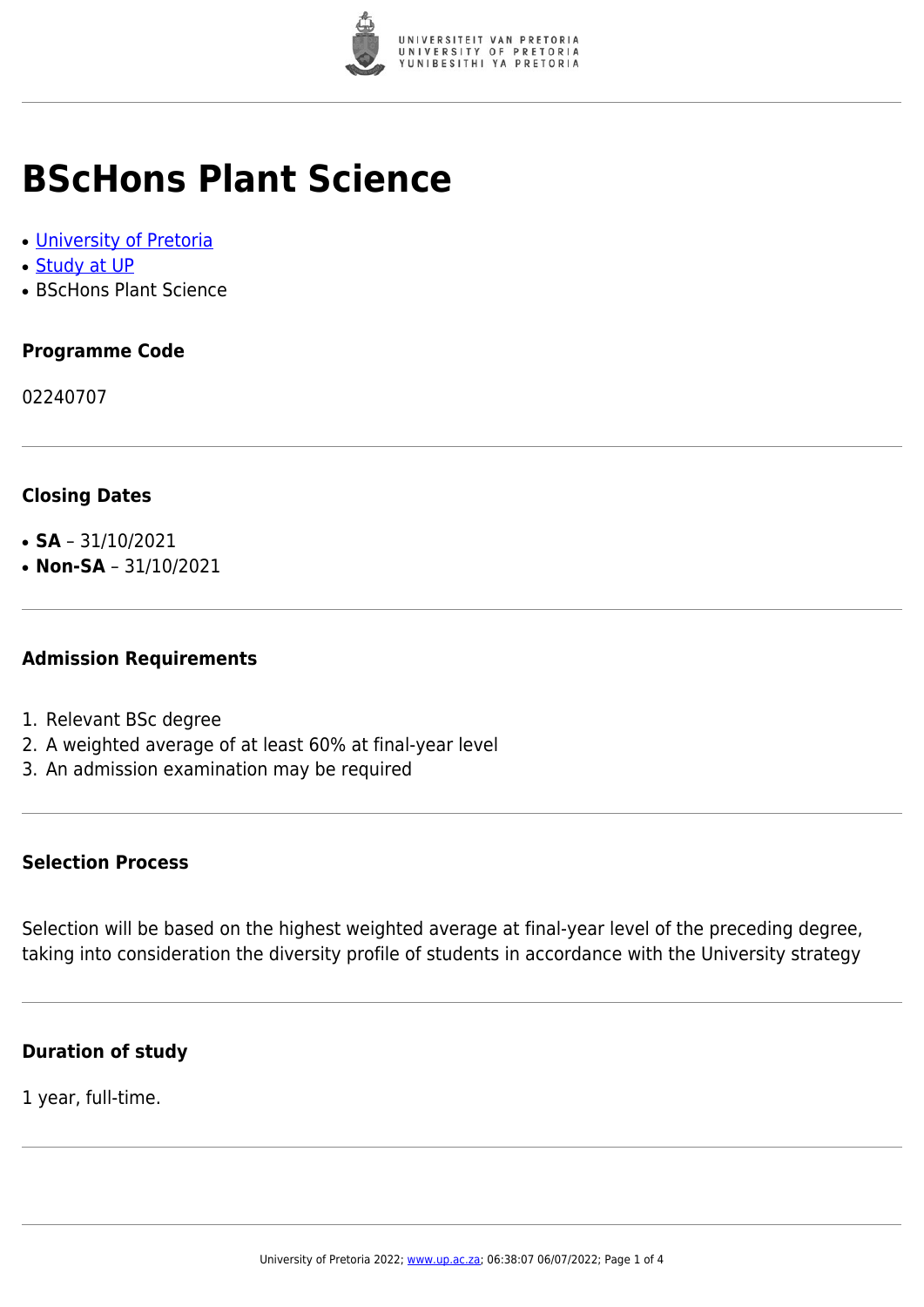

#### **Faculty Notes**

The Faculty of Natural and Agricultural Sciences is home to more than 6 500 undergraduate and postgraduate students. The Faculty presents degrees in fields ranging from the proverbial A to Z – from actuaries to zoologists, and consists of 13 departments.

All degree programmes are designed to develop problem-solving individuals who can easily adapt to changing circumstances and take the lead in their chosen fields of specialisation. The qualifications awarded are of world-class and provide access to a multitude of career opportunities for dynamic and creative people. According to the latest Times Higher Education World University Rankings the University has achieved new world rankings in Physical Sciences, a discipline which features strongly in NAS and also maintains excellent positions on the ISI Web of Science (WOS) field rankings in Plant and Animal Sciences, Agricultural Sciences, and Environment and Ecology Sciences.

In the Faculty of Natural and Agricultural Sciences, we strive to continuously improve our high impact research and significantly address the national shortage of PhD graduates that respond to global and local challenges.

#### **Enquiries about the programme**

**Name:** Prof P Bloomer **Tel:** 012 420 6472 **E-Mail:** paulette.bloomer@up.ac.za



**How to apply**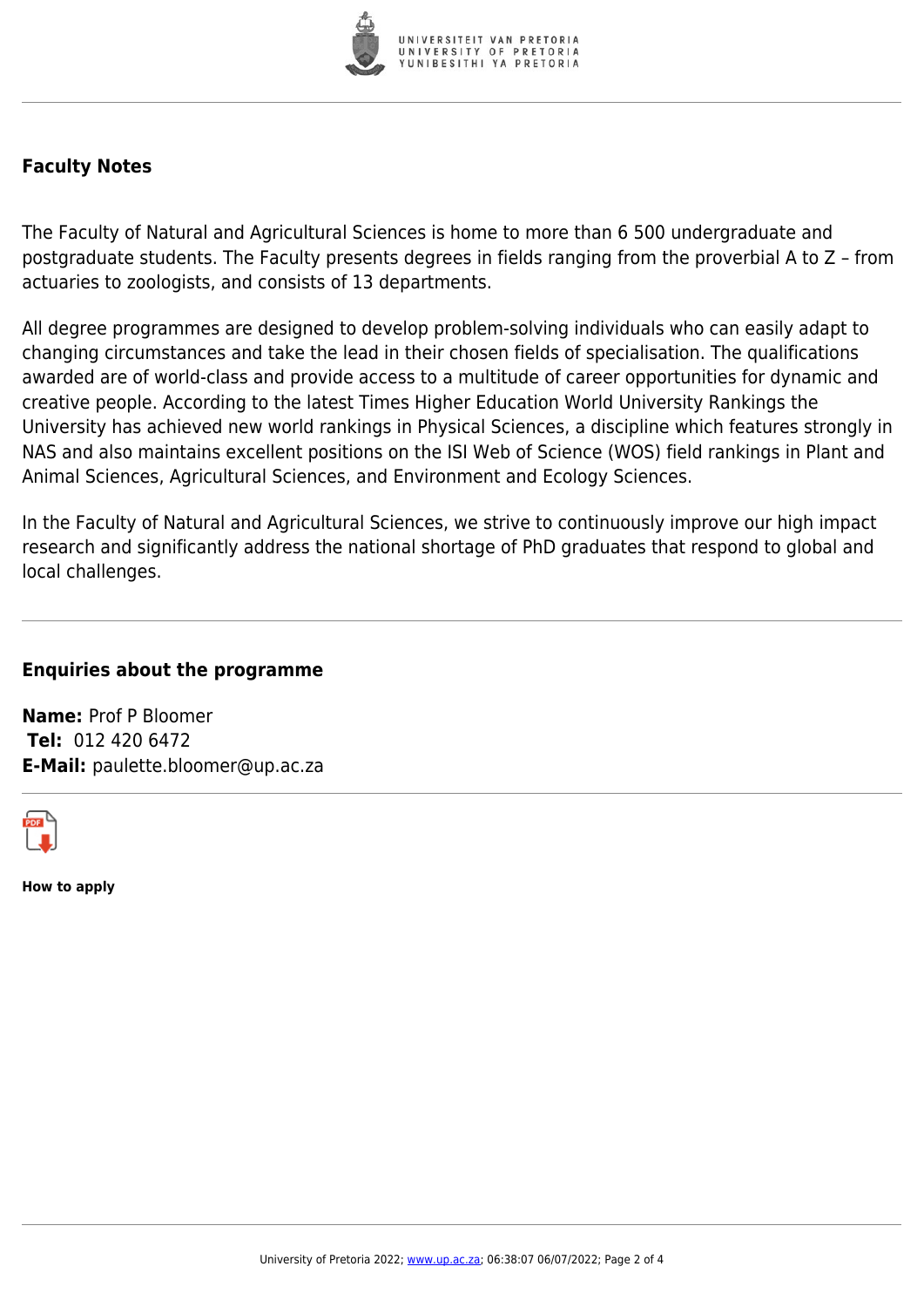



# **Online Application**